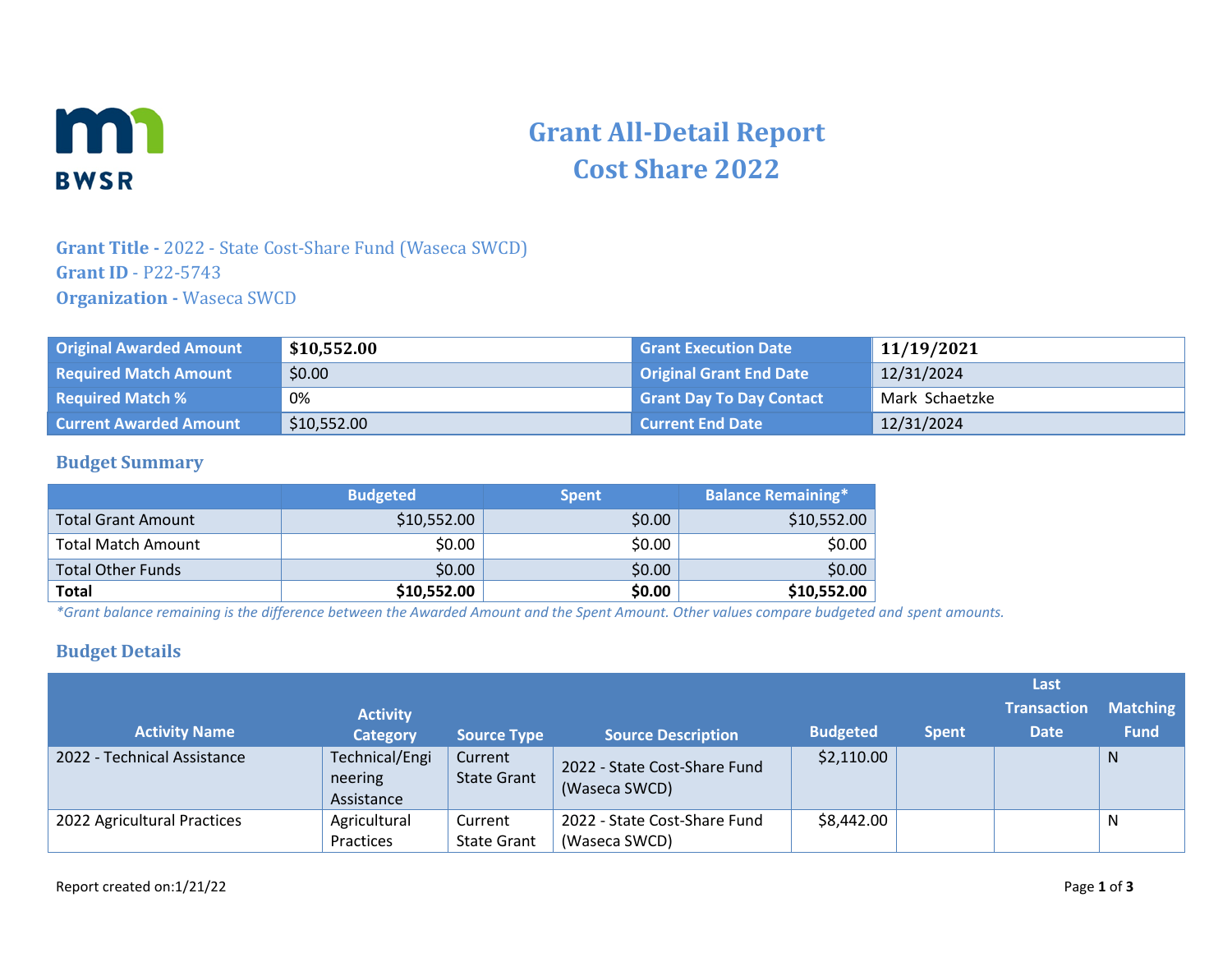# **Activity Details Summary**

| <b>Activity Details</b>               | <b>Total Action Count</b> | <b>Total Activity Mapped</b> | <b>Proposed Size / Unit</b>                 | <b>Actual Size / Unit</b> |
|---------------------------------------|---------------------------|------------------------------|---------------------------------------------|---------------------------|
|                                       |                           |                              |                                             |                           |
| <b>Proposed Activity Indicators</b>   |                           |                              |                                             |                           |
| <b>Activity Name</b>                  | Indicator Name            | <b>Value &amp; Units</b>     | <b>Waterbody</b><br><b>Calculation Tool</b> | <b>Comments</b>           |
| $\mathbf{r}$ . The state $\mathbf{r}$ |                           |                              |                                             |                           |

#### **Final Indicators Summary**

| <b>Indicator Name</b> | <b>Total Value</b> | Unit |
|-----------------------|--------------------|------|
|                       |                    |      |

# **Grant Activity**

| <b>Grant Activity - 2022 - Technical Assistance</b> |                                                                                                                                                                                                                                                                                                                                                                                                                                                                                                                                                                                                                                                                                                      |  |  |  |
|-----------------------------------------------------|------------------------------------------------------------------------------------------------------------------------------------------------------------------------------------------------------------------------------------------------------------------------------------------------------------------------------------------------------------------------------------------------------------------------------------------------------------------------------------------------------------------------------------------------------------------------------------------------------------------------------------------------------------------------------------------------------|--|--|--|
| <b>Description</b>                                  | Waseca SWCD will provide technical assistance and administration for the State Cost Share grant by assisting landowners<br>with application process, conducting site investigations and technical assessments, completing surveys and practice design,<br>meeting with landowners to review plans, meeting with contractors prior to construction, providing on-site construction<br>inspection, completing as-builts, completing vouchers, making payments, and maintaining proper documentation for<br>program tracking and reporting.<br>Technical assistance for agricultural practices will be provided primarily by the SWCD District Technician. Credentials or JAA<br>available upon request |  |  |  |
| <b>Category</b>                                     | TECHNICAL/ENGINEERING ASSISTANCE                                                                                                                                                                                                                                                                                                                                                                                                                                                                                                                                                                                                                                                                     |  |  |  |
| <b>Start Date</b>                                   | <b>End Date</b>                                                                                                                                                                                                                                                                                                                                                                                                                                                                                                                                                                                                                                                                                      |  |  |  |
| <b>Has Rates and Hours?</b>                         | Yes.                                                                                                                                                                                                                                                                                                                                                                                                                                                                                                                                                                                                                                                                                                 |  |  |  |
| <b>Actual Results</b>                               | No activity 2021                                                                                                                                                                                                                                                                                                                                                                                                                                                                                                                                                                                                                                                                                     |  |  |  |